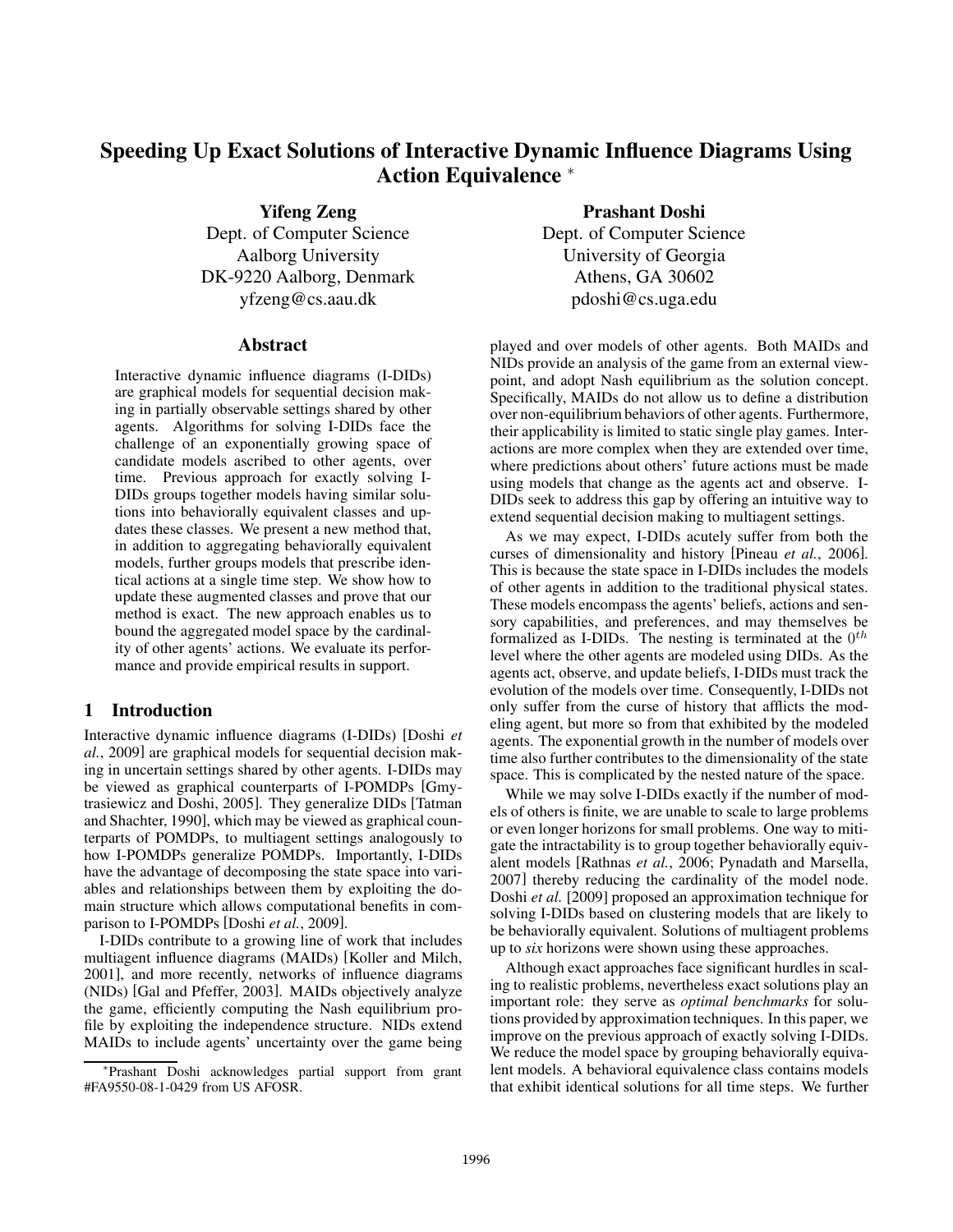compact the space of models in the model node by observing that behaviorally distinct models may prescribe identical actions at a single time step. We may then group together these models into a single equivalence class. In comparison to behavioral equivalence, the definition of our equivalence class is different: it includes those models whose prescribed action for the *particular* time step is the same, and we call it *action equivalence*. Since there are typically additional models than the behaviorally equivalent ones that prescribe identical actions at a time step, an action equivalence class often includes many more models. Consequently, the model space is partitioned into lesser number of classes than previously [Rathnas *et al.*, 2006] and is bounded by the number of actions of the other agent.

We begin by solving the individual models in the initial model node to obtain the policy trees. These trees are merged bottom-up to obtain a policy graph. As a result, behaviorally equivalent models, which have identical policy trees, are merged. We further group models at each time step whose prescribed actions at that step are identical. We show how we may compute the probability with which an equivalence class is updated to another class in the next time step. These probabilities constitute the new conditional probability distribution of the model node. We discuss computational savings and theoretically show that the approach preserves optimality. We demonstrate the performance of our approach on two problem domains and show significant time savings in comparison to previous approaches.

#### 2 Background: Interactive DID

We briefly describe interactive influence diagrams (I-IDs) for two-agent interactions followed by their extensions to dynamic settings, I-DIDs, and refer the reader to [Doshi *et al.*, 2009] for more details.

#### 2.1 Syntax

In addition to the usual chance, decision, and utility nodes, I-IDs include a new type of node called the *model node* (hexagonal node,  $M_{j,l-1}$ , in Fig. 1(a)). The probability distribution over the chance node, S, and the model node together represents agent i's belief over its *interactive state space*. In addition to the model node, I-IDs differ from IDs by having a chance node,  $A_i$ , that represents the distribution over other agent's actions, and a dashed link, called a *policy link*.

The model node contains as its values the alternative computational models ascribed by  $i$  to the other agent. We denote the set of these models by  $\mathcal{M}_{j,l-1}$ . A model in the model node may itself be an I-ID or ID, and the recursion terminates when a model is an ID or a simple probability distribution over the actions. Formally, we denote a model of  $j$  as,  $m_{j,l-1} = \langle b_{j,l-1}, \theta_j \rangle$ , where  $b_{j,l-1}$  is the level  $l-1$  belief, and  $\hat{\theta}_i$  is the agent's *frame* encompassing the action, observation, and utility nodes. We observe that the model node and the dashed policy link that connects it to the chance node,  $A_j$ , could be represented as shown in Fig.  $1(b)$ . The decision node of each level  $l - 1$  I-ID is transformed into a chance node. Specifically, if  $OPT$  is the set of optimal actions obtained by solving the I-ID (or ID), then  $Pr(a_j \in A_j^1) = \frac{1}{|OPT|}$ 



Figure 1: (a) A generic level  $l > 0$  I-ID for agent i situated with one other agent j. The hexagon is the model node  $(M_{j,l-1})$  and the dashed arrow is the policy link.  $(b)$  Representing the model node and policy link using chance nodes and dependencies between them. The decision nodes of the lower-level I-IDs or IDs  $(m_{j,l-1}^1, m_{j,l-1}^2)$ are mapped to the corresponding chance nodes  $(A_j^1, A_j^2)$ , which is indicated by the dotted arrows.

if  $a_j \in OPT$ , 0 otherwise. The conditional probability table (CPT) of the chance node,  $A_j$ , is a *multiplexer*, that assumes the distribution of each of the action nodes  $(A_j^1, A_j^2)$ depending on the value of  $Mod[M_i]$ . The distribution over  $Mod[M_i]$ , is i's belief over j's models given the state.



Figure 2: A generic two time-slice level  $l$  I-DID for agent  $i$ . Notice the dotted model update link that denotes the update of the models of  $j$  and of the distribution over the models, over time.

I-DIDs extend I-IDs to allow sequential decision making over several time steps. We depict a general two time-slice I-DID in Fig. 2. In addition to the model nodes and the dashed policy link, what differentiates an I-DID from a DID is the *model update link* shown as a dotted arrow in Fig. 2. We briefly explain the semantics of the model update next.

The update of the model node over time involves two steps: First, given the models at time  $t$ , we identify the updated set of models that reside in the model node at time  $t + 1$ . Because the agents act and receive observations, their models are updated to reflect their changed beliefs. Since the set of optimal actions for a model could include all the actions, and the agent may receive any one of  $|\Omega_i|$  possible observations, the updated set at time step  $t + 1$  will have up to  $|\mathcal{M}_{j,l-1}^t||A_j||\Omega_j|$  models. Here,  $|\mathcal{M}_{j,l-1}^t|$  is the number of models at time step t,  $|A_i|$  and  $|\Omega_i|$  are the largest spaces of actions and observations respectively, among all the models. The CPT of  $Mod[M_{j,l-1}^{t+1}]$  encodes the function,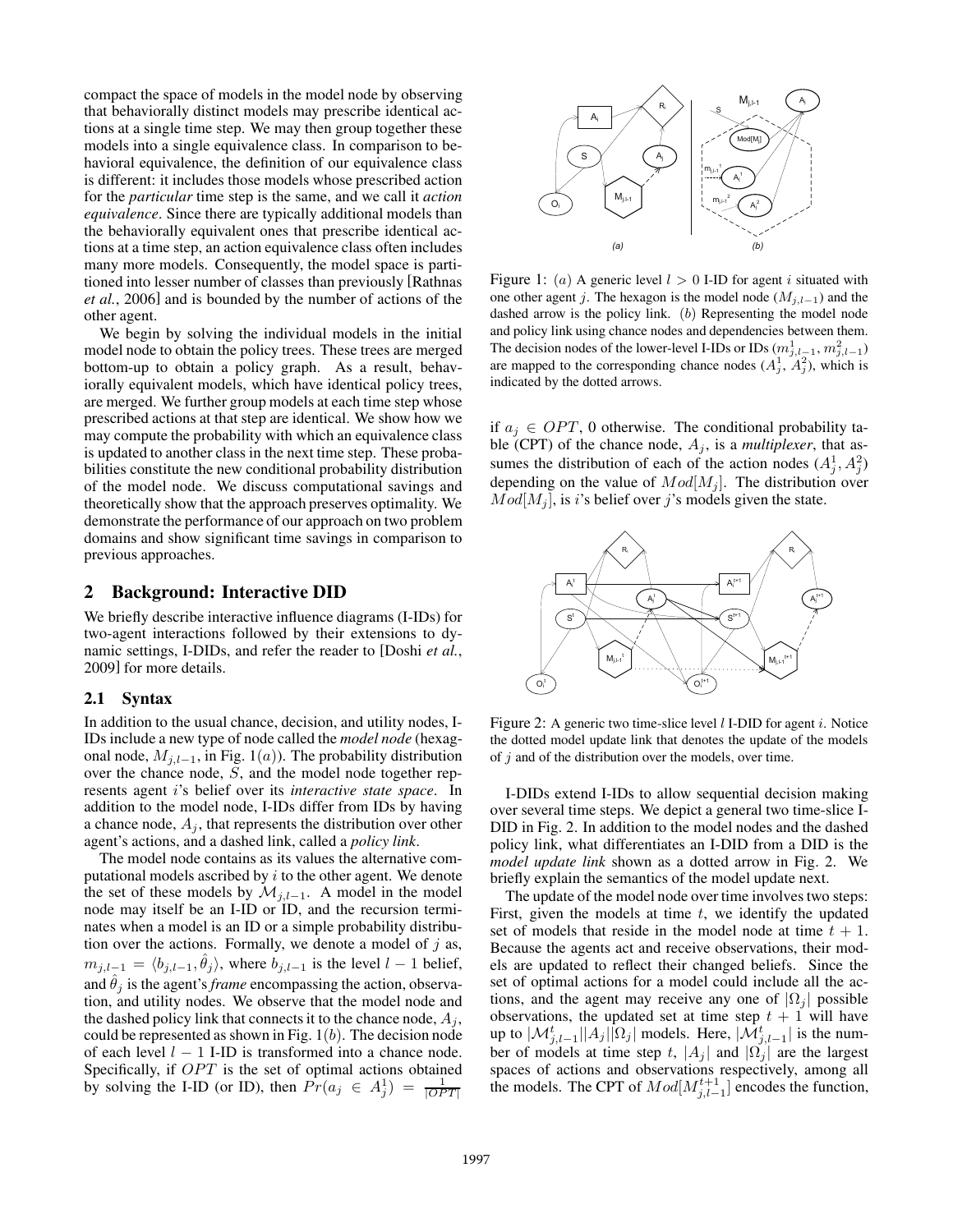

Figure 3: The semantics of the model update link. Notice the growth in the number of models in the model node at  $t + 1$  in bold.

 $\tau(b_{j,l-1}^t, a_j^t, o_j^{t+1}, b_{j,l-1}^{t+1})$  which is 1 if the belief  $b_{j,l-1}^t$  in the model  $m_{j,l-1}^t$  using the action  $a_j^t$  and observation  $o_j^{t+1}$  updates to  $b_{j,l-1}^{i+1}$  in a model  $m_{j,l-1}^{i+1}$ ; otherwise it is 0. Second, we compute the new distribution over the updated models, given the original distribution and the probability of the agent performing the action and receiving the observation that led to the updated model. The dotted model update link in the I-DID may be implemented using standard dependency links and chance nodes, as in Fig. 3, transforming it into a flat DID.

#### 2.2 Solution

Solution of an I-DID (and I-ID) proceeds in a bottom-up manner, and is implemented recursively. We start by solving the level 0 models, which may be traditional IDs. Their solutions provide probability distributions which are entered in the corresponding action nodes found in the model node of the level 1 I-DID. The solution method uses the standard look-ahead technique, projecting the agent's action and observation sequences forward from the current belief state, and finding the possible beliefs that  $i$  could have in the next time step. Because agent i has a belief over j's models as well, the lookahead includes finding out the possible models that  $j$  could have in the future. Each of  $j$ 's level 0 models represented using a standard DID in the first time step must be solved to obtain its optimal set of actions. These actions are combined with the set of possible observations that  $j$  could make in that model, resulting in an updated set of candidate models (that include the updated beliefs) that could describe the behavior of j. Beliefs over these updated set of candidate models are calculated using the standard inference methods through the dependency links between the model nodes.

# 3 Aggregating Models Using Action Equivalence

As mentioned before, we seek to group at each step those models that prescribe identical actions at that time step. We describe our approach below.

#### 3.1 Policy Graph and Behavioral Equivalence

Solutions of individual I-DIDs and DIDs that represent the models of other agents may be merged to obtain a *policy graph*. First, note that solutions of the models could be represented as policy trees. Each node in the policy tree represents an action to be performed by the agent and edges represent the agent's observations. The policy trees may be merged bottom-up to obtain a policy graph, as we demonstrate in Fig. 4 using the well-known tiger problem [Kaelbling *et al.*, 1998]. Analogous to a policy graph in POMDPs, each node in the graph is associated with a set of models for which the corresponding action is optimal.



Figure 4: (*a*) Example policy trees obtained by solving three models of  $j$  for the tiger problem. We may merge the three L nodes to obtain the policy graph in  $(b)$ . Because no policy trees of two steps are identical, no more merging is possible.

Implicit in the procedure of merging policy trees is the fact that if pairs of policy trees are identical – resulting from behaviorally equivalent models – they are merged into a single representative tree. The following proposition gives the complexity of merging the policy trees to obtain the policy graph.

Proposition 1 (Complexity of tree merge). *Worst-case complexity of the procedure for merging policy trees to form a*  $p$ olicy graph is  $\mathcal{O}((|\Omega_j|^{T-1})^{|\mathcal{M}_{j,l-1}^0|})$  where  $T$  is the horizon.

*Proof.* Complexity of the policy tree merge procedure is proportional to the number of comparisons that are made between parts of policy trees to ascertain their similarity. As the procedure follows a bottom-up approach, the maximum number of comparisons are made between leaf nodes and the worst case occurs when none of the leaf nodes of the different policy trees can be merged. Note that this precludes the merger of upper parts of the policy trees as well. Each policy tree may contain up to  $|\Omega_j|^{T-1}$  leaf nodes, where T is the horizon. The case when none of the leaf nodes merge must occur when the models are behaviorally distinct. Hence, at most  $\mathcal{O}((\vert \Omega_j \vert^{T-1})^{\vert \mathcal{M}_{j,l-1}^0 \vert})$  comparisons are performed.

Intuitively, merging policy trees is analogous to grouping behaviorally equivalent models, whose entire policy trees are similar. The utility of grouping behaviorally equivalent models toward reducing the model space is well known [Rathnas *et al.*, 2006; Pynadath and Marsella, 2007].

#### 3.2 Action Equivalence

#### Definition

Notice from Fig.  $4(b)$  that the policy graph contains multiple nodes labeled with the same action at time steps  $t = 0$  and  $t = 1$ . The associated models while prescribing actions that are identical at a particular time step, differ in the entire behavior. We call these models *actionally equivalent*. Action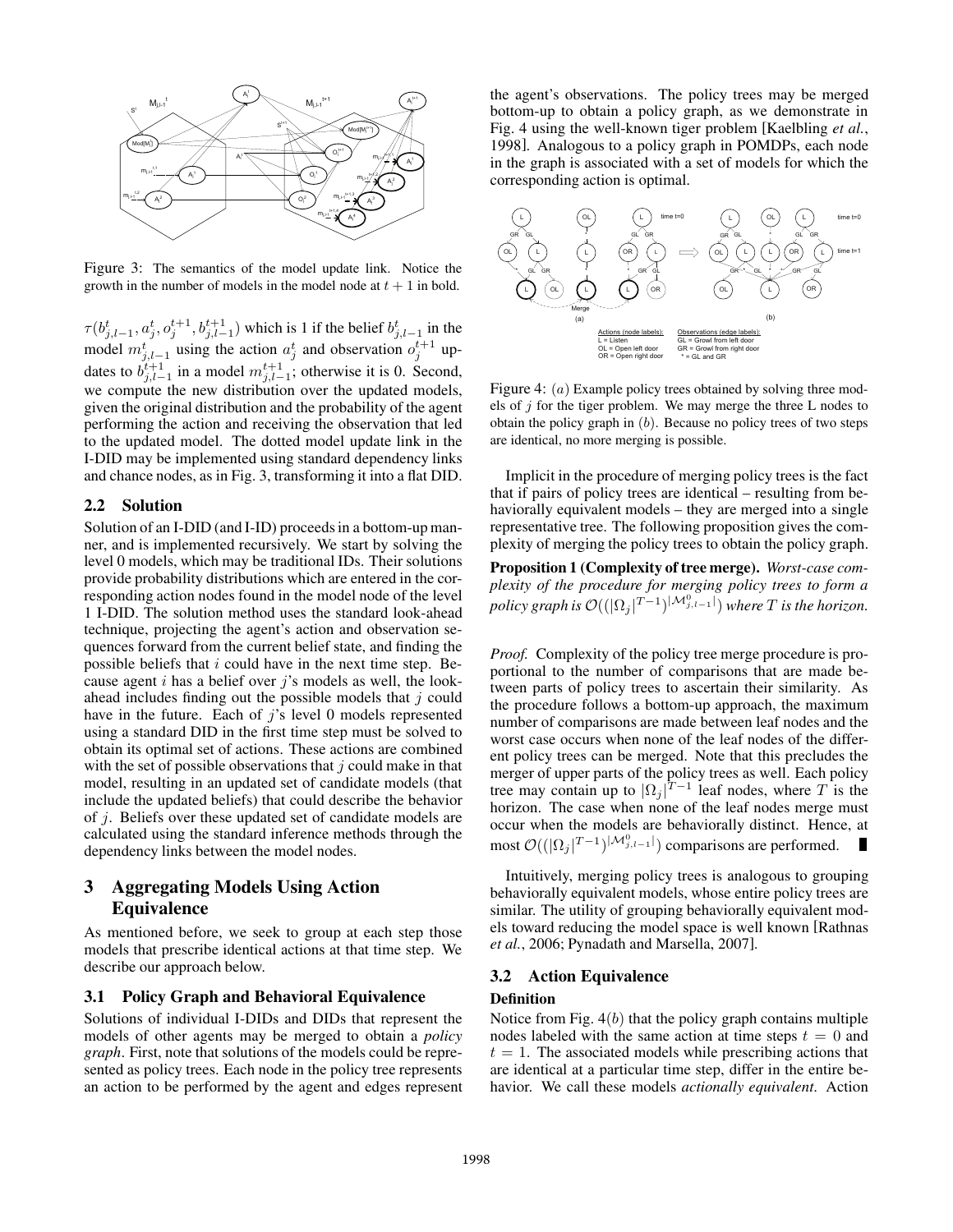

Figure 5: (*a*) We may group models that prescribe identical actions into classes as indicated by the dashed boxes. (b) Annotations are example probabilities for the models associated with the nodes. (c) Probabilities on the edges represent the probability of transition between classes given action and observation.

equivalence further partitions the model space,  $\mathcal{M}_{j,l-1}^{t}$ , into classes, as we show in Fig.  $5(a)$ . If more than one action is optimal for a model, we may break ties randomly.

From Fig.  $5(a)$ , the partition of the model set,  $\mathcal{M}_{j,l-1}^{t}$ , induced by action equivalence at time step 0 is  $\{\mathcal{M}_{j,l-1}^{t=0,1}, \mathcal{M}_{j,l-1}^{t=0,2}\},\$  where  $\mathcal{M}_{j,l-1}^{t=0,1}$  is the class of models in the model space whose prescribed action at  $t = 0$  is L, and  $\mathcal{M}_{j,l-1}^{t=0,2}$  is the class of models whose prescribed action at  $t = 0$  is OL. Note that these classes include the behaviorally equivalent models as well. Thus, all models in a class prescribe an identical action at that time step. Furthermore at  $t = 1$ , the partition consists of 3 action equivalence classes and, at  $t = 2$ , the partition also consists of 3 classes.

#### Revised CPT of *Mod* Node

As we mentioned previously, the node  $Mod[M_{j,l-1}^{t+1}]$  in the model node  $M_{j,l-1}^{t+1}$ , has as its values the different models ascribed to agent j at time  $t + 1$ . The CPT of  $Mod[M_{j,l-1}^{t+1}]$ implements the function  $\tau(b_{j,l-1}^t, a_j^t, o_j^{t+1}, b_{j,l-1}^{t+1})$ , which is 1 if  $b_{j,l-1}^t$  in the model  $m_{j,l-1}^t$  updates to  $b_{j,l-1}^{t+1}$  in model  $m_{j,l-1}^{t+1}$  using the action-observation combination, otherwise it is 0. However, now that the models have been aggregated into action equivalence classes, this CPT is no longer valid.

As we see from Fig.  $5(a)$ , updating an equivalence class given an action-observation combination may lead into multiple classes at the next time step. For example, updating  $\mathcal{M}_{j,l-1}^{t=0,1}$  (left class at  $t = 0$ ) with action L and observation GR leads into the left class with action OL and the middle class with action  $L$  at  $t = 1$ . Similarly, updating  $\mathcal{M}_{j,l-1}^{t=0,1}$  with action L and observation GL leads into the middle class with action  $L$  and the singleton class with action  $OR$ at  $t = 1$ . Consequently, the update function,  $\tau$ , and therefore the CPT of  $Mod[M_{j,l-1}^{t+1}]$ , is no longer deterministic (an indicator function) but is probabilistic.

The probability,  $Pr(\mathcal{M}_{j,l-1}^{t+1,p} | \mathcal{M}_{j,l-1}^{t,q}, a_j^t, o_j^{t+1}),$  is zero trivially if  $a_j^t$  is not the optimal action for class  $\mathcal{M}_{j,l-1}^{t,q}$ . Otherwise, we show how we may derive the probability of class,  $\mathcal{M}_{j,l-1}^{t+1,p}$ , given  $\mathcal{M}_{j,l-1}^{t,q}$  and an action-observation combination:

$$
\begin{aligned} ⪻(\mathcal{M}^{t+1,p}_{j,l-1}|\mathcal{M}^{t,q}_{j,l-1}, a^{t}_{j}, o^{t+1}_{j}) \\ &= \sum_{m^{t+1}_{j,l-1}\in \mathcal{M}^{t+1,p}_{j,l-1}} Pr(m^{t+1}_{j,l-1}|\mathcal{M}^{t,q}_{j,l-1}, a^{t}_{j}, o^{t+1}_{j}) \\ &= \frac{\sum_{m^{t+1}_{j,l-1}\in \mathcal{M}^{t+1,p}_{j,l-1}} Pr(m^{t+1}_{j,l-1}, \mathcal{M}^{t,q}_{j,l-1}, a^{t}_{j}, o^{t+1}_{j})}{Pr(\mathcal{M}^{t,q}_{j,l-1}, a^{t}_{j}, o^{t+1}_{j})} \\ &= \frac{\sum_{\mathcal{M}^{t+1,p}_{j,l-1}, \mathcal{M}^{t,q}_{j,l-1}} Pr(m^{t+1}_{j,l-1} | m^{t}_{j,l-1}, a^{t}_{j}, o^{t+1}_{j}) Pr(m^{t}_{j,l-1} | a^{t}_{j}, o^{t+1}_{j})}{\sum_{\mathcal{M}^{t,q}_{j,l-1}} Pr(m^{t}_{j,l-1} | a^{t}_{j}, o^{t+1}_{j})} \end{aligned}
$$

 $Pr(m_{j,l-1}^{t+1}|m_{j,l-1}^t, a_j^t, o_j^{t+1})$  is equivalent to the  $\tau$  function and  $Pr(m_{j,l-1}^t|a_j^t, o_j^{t+1})$  simplifies to  $Pr(m_{j,l-1}^t)$  after a few simple steps. Hence, we get:

$$
Pr(\mathcal{M}_{j,l-1}^{t+1,p}|\mathcal{M}_{j,l-1}^{t,q}, a_j^t, o_j^{t+1}) = \n\frac{\sum_{m_{j,l-1}^{t+1} \in \mathcal{M}_{j,l-1}^{t+1}, m_{j,l-1}^t \in \mathcal{M}_{j,l-1}^{t,q}} b_i(m_{j,l-1}^t) \tau(b_{j,l-1}^t, a_j^t, o_j^{t+1}, b_{j,l-1}^{t+1})}{\sum_{m_{j,l-1}^t \in \mathcal{M}_{j,l-1}^{t,q}} b_i(m_{j,l-1}^t)} \n\tag{1}
$$

where  $b_i(m_{j,l-1}^t)$  is *i*'s belief over the model of *j* at *t*,  $b_{j,l-1}^t$ is the belief in the model  $m_{j,l-1}^t$ , and  $b_{j,l-1}^{t+1}$  is in model  $m_{j,l-1}^{t+1}$ . Intuitively, Eq. 1 gives the proportion of the total probability mass assigned to individual models in the class,  $\mathcal{M}_{j,l-1}^{t,q}$ , that update to models in the class,  $\mathcal{M}_{j,l-1}^{t+1,p}$ .

What remains now is how we compute  $b_i(m_{j,l-1}^i)$  in Eq. 1. If  $t = 0$ , this is straightforward and may be obtained as:  $b_i(m_{j,l-1}^0) = \sum_s Pr(m_{j,l-1}^0|s)Pr(s)$ , where  $Pr(m_{j,l-1}^0|s)$ is given in the CPT of the *Mod* node at time 0. For subsequent time steps, this is a challenge since we have aggregated the individual models into action equivalence classes at time  $t$ and have obtained the probability of each class. We may overcome this obstacle by computing the distribution over the individual updated models as in the original I-DID as well and caching it. This is done, of course, before we begin computing the probabilities of equivalence classes. A marginal of the previously cached values over all physical states for the particular model results in the required probability.

We illustrate the application of Eq. 1 to the policy graph of Fig.  $5(a)$  below:

Example For simplicity, let the left action equivalence class,  $\mathcal{M}_{j,l-1}^{t=0,1}$ , comprise of two models,  $m_{j,l-1}^1$  and  $m_{j,l-1}^2$ , both of which prescribe action  $L$ . Let  $i$ 's marginal belief over these two models be 0.35 and 0.3, respectively (see Fig.  $5(b)$ ). Updating  $\mathcal{M}_{j,l-1}^{t=0,1}$  using the action-observation combination  $(L, GR)$  leads into two classes,  $\mathcal{M}_{j,l-1}^{t=1,1}$  and  $\mathcal{M}_{j,l-1}^{t=1,2}$  with the probabilities 0.54 and 0.46, respectively (see Fig.  $5(c)$ ). This is because the model  $m_{j,l-1}^1$  which updates to the model in  $\mathcal{M}_{j,l-1}^{t=1,1}$  using  $(L, GR)$  has the probability proportion  $\frac{0.35^{80}}{0.35+0.3} = 0.54$ . Model  $m_{j,l-1}^2$  which updates to a model in  $\mathcal{M}_{j,l-1}^{t=1,2}$  has the probability proportion  $\frac{0.3}{0.35+0.3} = 0.46$ . Similarly, updating  $\mathcal{M}_{j,l-1}^{t=0,1}$  using the action-observation combi-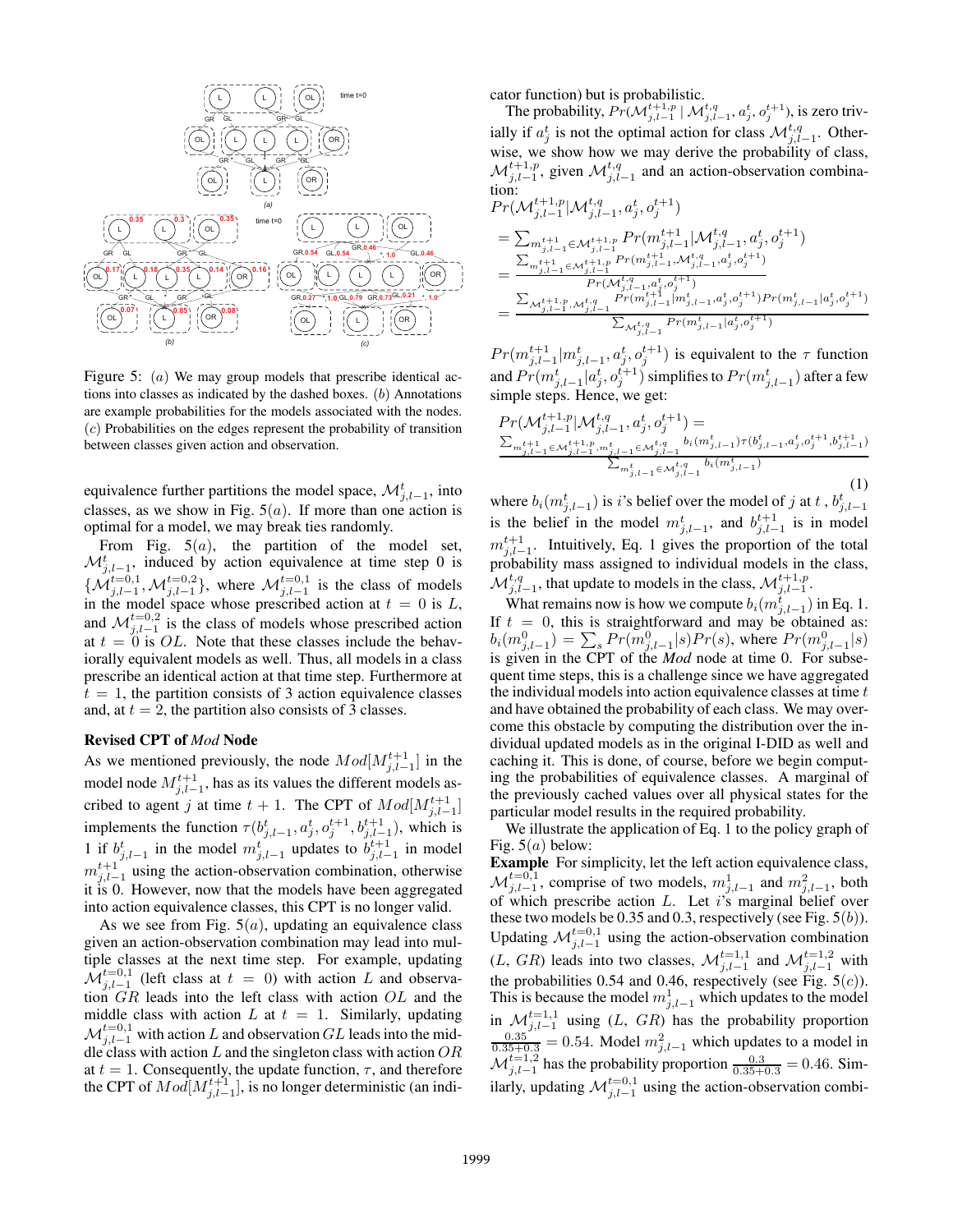nation of (L, GL) leads into  $\mathcal{M}_{j,l-1}^{t=1,2}$  and  $\mathcal{M}_{j,l-1}^{t=1,3}$  with the probabilities 0.54 and 0.46 respectively.

We point out that the likelihood of performing the action and receiving the observation do not play a role in these probability computations, which are used to populate the revised CPTs of the *Mod* nodes. Instead, they are used while solving the I-DID for inferring the updated distribution over the aggregated model space at each time step.

In summary, we implement our exact method by revising the model update phase in the procedure for solving I-DIDs [Doshi *et al.*, 2009]. We aggregate actionally equivalent models and represent their probabilistic update using the new CPT for the node  $Mod[M_{j,l-1}^{t+1}]$ .

## 4 Computational Savings and Optimality

The complexity of exactly solving a level  $l$  I-DID is, in part, due to solving the lower-level models of the other agent, and given the solutions, due to the exponentially growing space of models. In particular, at some time step  $t$ , there could be at most  $|\mathcal{M}_{j,l-1}^0|(|A_j||\Omega_j|)^t$  many models, where  $\mathcal{M}_{j,l-1}^0$  is the set of initial models of the other agent. Although  $|\mathcal{M}_{j,l-1}^0|$ models are solved, considering action equivalence bounds the model space to at most  $|A_i|$  distinct classes. Thus, the cardinality of the interactive state space in the I-DID is bounded by  $|S||A_j|$  elements at any time step. This is a significant reduction in the size of the state space. In doing so, we additionally incur the computational cost of merging the policy trees, which is  $\mathcal{O}((\Omega_j|T-1)^{|\mathcal{M}_{j,l-1}^0|})$  (from Proposition 1). We point out that our approach is applied recursively to solve I-DIDs at all levels down to 1.

Analogous to [Rathnas *et al.*, 2006], which showed that considerations of behavioral equivalence do not upset the solution of I-DIDs, we show that aggregating actionally equivalent models preserves the optimality. Since the aggregation affects j's model space only, we prove that the predictive distribution over j's actions remains unchanged at any time step.

Proposition 2 (Optimality). *The predictive distribution over* j*'s actions on aggregating the model space due to action equivalence is preserved.*

*Proof.* We prove by showing that for some action,  $a_j^{t+1}$ ,  $Pr(a_j^{t+1})$  remains unchanged when  $\mathcal{M}_{j,l-1}^{t+1}$  is replaced by a partition. Let  $\mathcal{M}_{j,l-1}^{t+1,p}$  be the set of models whose optimal action is  $a_j^{t+1}$  with probability 1:

$$
\begin{array}{l} Pr(a_j^{t+1}) = \sum_{m_{j,l-1}^{t+1} \in \mathcal{M}_{j,l+1}^{t+1,p}} Pr(a_j^{t+1}|m_{j,l-1}^{t+1}) Pr(m_{j,l-1}^{t+1}) \\ = \sum_{m_{j,l-1}^{t+1} \in \mathcal{M}_{j,l-1}^{t+1,p}} Pr(m_{j,l-1}^{t+1}) \\ = \sum_{q} \sum_{m_{j,l-1}^{t+1} \in \mathcal{M}_{j,l-1}^{t+1,p}, m_{j,l-1}^{t} \in \mathcal{M}_{j,l-1}^{t,q}} Pr(m_{j,l-1}^{t+1}|m_{j,l-1}^{t}, a_j^{t}, \\ o_j^{t+1}) \times Pr(m_{j,l-1}^{t}, a_j^{t}, o_j^{t+1}) \end{array}
$$

Here, we do not show the sum over all  $a_j^t$  and  $o_j^{t+1}$  for clarity. Notice that  $Pr(m_{j,l-1}^{t+1}|m_{j,l-1}^t, a_j^t, o_j^{t+1})$  is equivalent to  $\tau(\cdot)$ .

$$
Pr(a_j^{t+1}) = \sum_{q} \frac{\sum_{\substack{\mathcal{M}_{j,l-1}^{t+1,p}, \mathcal{M}_{j,l-1}^{t,q}}} \tau(b_{j,l-1}^t, a_j^t, o_j^{t+1}, b_{j,l-1}^{t+1})}{\sum_{\substack{\mathcal{M}_{j,l-1}^{t,q}}} P_r(m_{j,l-1}^t, a_j^t, o_j^{t+1})}
$$
  
× 
$$
Pr(m_{j,l-1}^t, a_j^t, o_j^{t+1}) Pr(\mathcal{M}_{j,l-1}^{t,q}, a_j^t, o_j^{t+1})
$$

 $Pr(m_{j,l-1}^t, a_j^t, o_j^{t+1})$  simplifies to  $Pr(m_{j,l-1}^t)$  and analogously for  $Pr(\mathcal{M}^{t,q}_{j,l-1}, a^t_j, o^{t+1}_j).$ 

$$
Pr(a_j^{t+1}) = \sum_{q} \frac{\sum_{\substack{\mathcal{M}_{j,l-1}^{t+1,p}, \mathcal{M}_{j,l-1}^{t,q}}} \tau(b_{j,l-1}^t, a_j^t, o_j^{t+1}, b_{j,l-1}^{t+1})}{\sum_{\substack{\mathcal{M}_{j,l-1}^{t,q}}} b_i(m_{j,l-1}^t)}.
$$

Using Eq. 1 we get:

$$
Pr(a_j^{t+1}) = \sum_{q} Pr(\mathcal{M}_{j,l-1}^{t+1,p} | \mathcal{M}_{j,l-1}^{t,q}, a_j^t, o_j^{t+1}) Pr(\mathcal{M}_{j,l-1}^{t,q})
$$

Recall that  $\mathcal{M}_{j,l-1}^{t+1,p}$  is the set whose optimal action is  $a_j^{t+1}$ . Thus, the last line (with summations not shown) is used to obtain  $Pr(a_j^{t+1})$  given the action equivalence classes.

# 5 Experimental Results

We evaluate our improvement to the exact approach using action equivalence (Exact-AE) in the context of both the multiagent tiger [Nair *et al.*, 2003; Gmytrasiewicz and Doshi, 2005] and a multiagent version of the machine maintenance (MM) problem [Smallwood and Sondik, 1973]. We compare its performance with the previous exact method that uses behavioral equivalence (Exact-BE) [Rathnas *et al.*, 2006] and the exact approach with no refinement (Exact) [Doshi *et al.*, 2009]. We show that Exact-AE solves the I-DIDs more efficiently than its counterparts by comparing the time taken in achieving a level of expected reward. We experimented with both level 1 and level 2 I-DIDs.

In Figs.  $6(a)$  and  $(b)$ , we show the reward gathered by executing the policy trees obtained from exactly solving the I-DIDs for level 1. The time consumed is a function of the initial number of models and the horizon of the I-DID, both of which are varied beginning with  $|\mathcal{M}^0| = 50$ . We observe that the approaches which aggregate the model space perform significantly better than the traditional exact approach. In particular, these approaches obtain the same reward in much less time because they are able to solve the same I-DID more quickly. However, the time difference between Exact-AE and Exact-BE is not significant, although Exact-AE maintains significantly less number of model classes at each horizon as is evident from Figs.  $6(b)$ . This is because solution of level 0 models in our problem domains is fast and Exact-AE incurs the overhead of computing the update probabilities.

The reduced time needed to obtain a level of reward is more evident for level 2 I-DIDs, as we see in Figs.  $6(c)$ . Level 2 I-DIDs for both the problem domains show a significant speed up in solving them when models are aggregated using action equivalence in comparison to behavioral equivalence. Here, the approaches are recursively applied to the lower level I-DIDs that represent models of  $j$ , as well.

Finally, as we show in Table 1, we were able to exactly solve level 2 I-DIDs over more than 10 horizons using Exact-AE ( $|\mathcal{M}^0|$ =25), improving significantly over the previous approach which could comparably solve only up to 6 horizons.

#### 6 Discussion

I-DIDs provide a general formalism for sequential decision making in the presence of other agents. The increased complexity of I-DIDs is predominantly due to the exponential